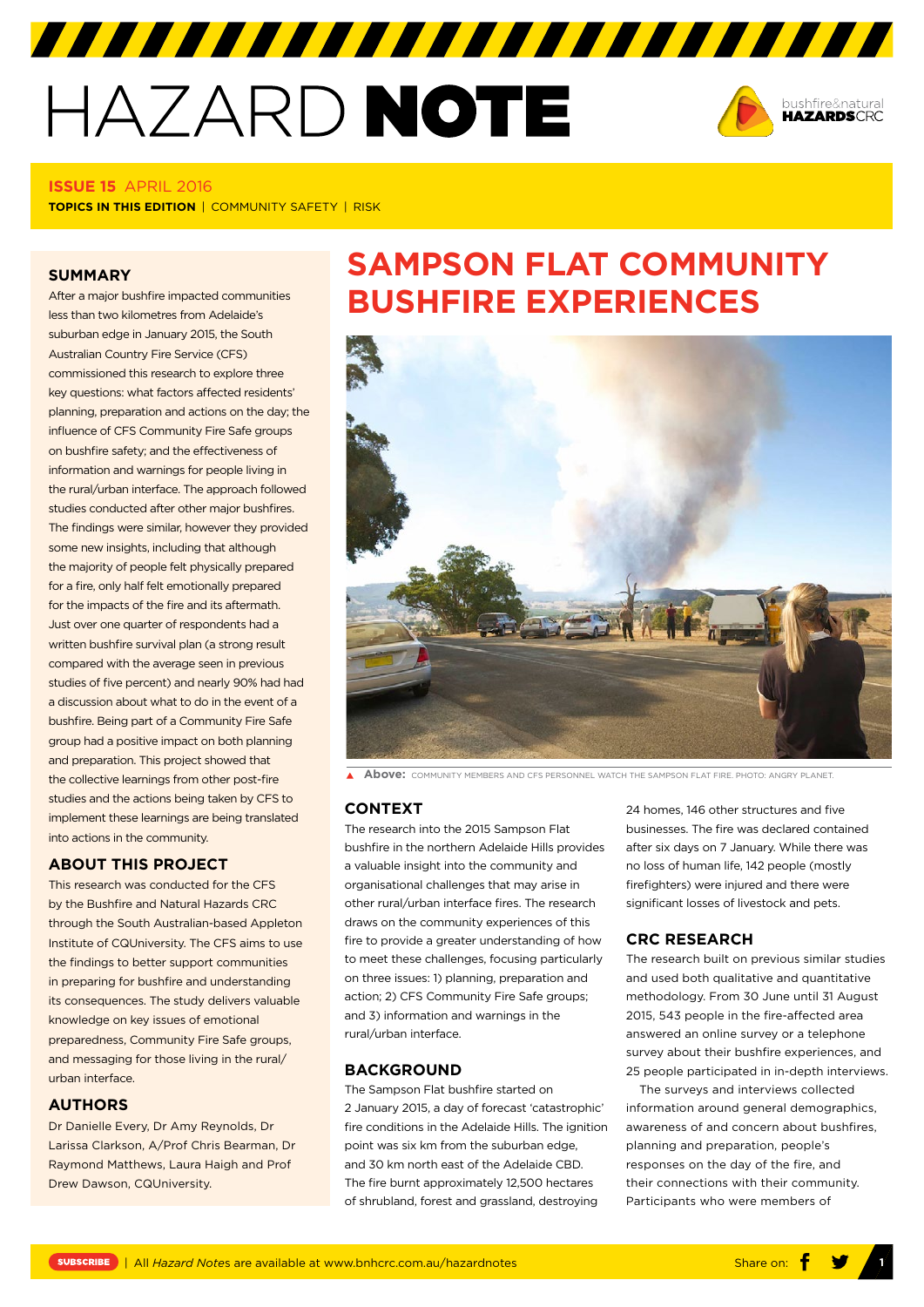



Community Fire Safe groups also answered questions about changes in key aspects of bushfire safety since becoming a member. Participants living in the rural/urban interface completed questions about the information they accessed and the warning messages they received.

### **RESEARCH OUTCOMES**

#### **Planning and preparedness**

While the majority of residents (88.3%) who participated in the study reported having a discussion about what to do in the event of a bushfire, only a quarter of residents had a written bushfire survival plan (25.5%), and/or practiced their plan (23.4%). This is positive in comparison to the national average of 5% in previous post-bushfire studies (McLennan *et al.* 2015). However, two thirds of people had no plan or had

#### **DEFINITION: STANDARD RESIDENTIAL BLOCK**

A block of land in a township or larger urban centre which is generally less than 2000 square metres in size.

made plans that could potentially expose them to late evacuation. That is, 17.9% of residents planned to wait and see how bad the fire was before leaving, or planned to stay but leave with the fire front, while 16.9% reported either not knowing what their bushfire plan was (12%) or not having a plan (4.9%). People living on standard residential blocks (see breakout box above) were less likely than those living rurally to have a plan – 67.9% of those who indicated that they did not have a plan were living on a standard residential block, and only 31.9% of those had a clear mental plan.

Reflecting these low levels of planning, the research found that people were more likely to prepare for a bushfire than to plan for a bushfire. They were also more likely to undertake lower cost preparations (e.g. buying a hose) than higher cost ones (e.g. installing a sprinkler system). This is consistent with previous CRC research following seven other major bushfires across Australia since 2009 (McLennan *et al.* 2015). This previous research linked a low-cost preference bias with people overestimating their bushfire preparedness.

However, concern about bushfires increased the likelihood of a person writing and practicing a plan, and also of undertaking higher-cost but more effective bushfire preparations (i.e. installing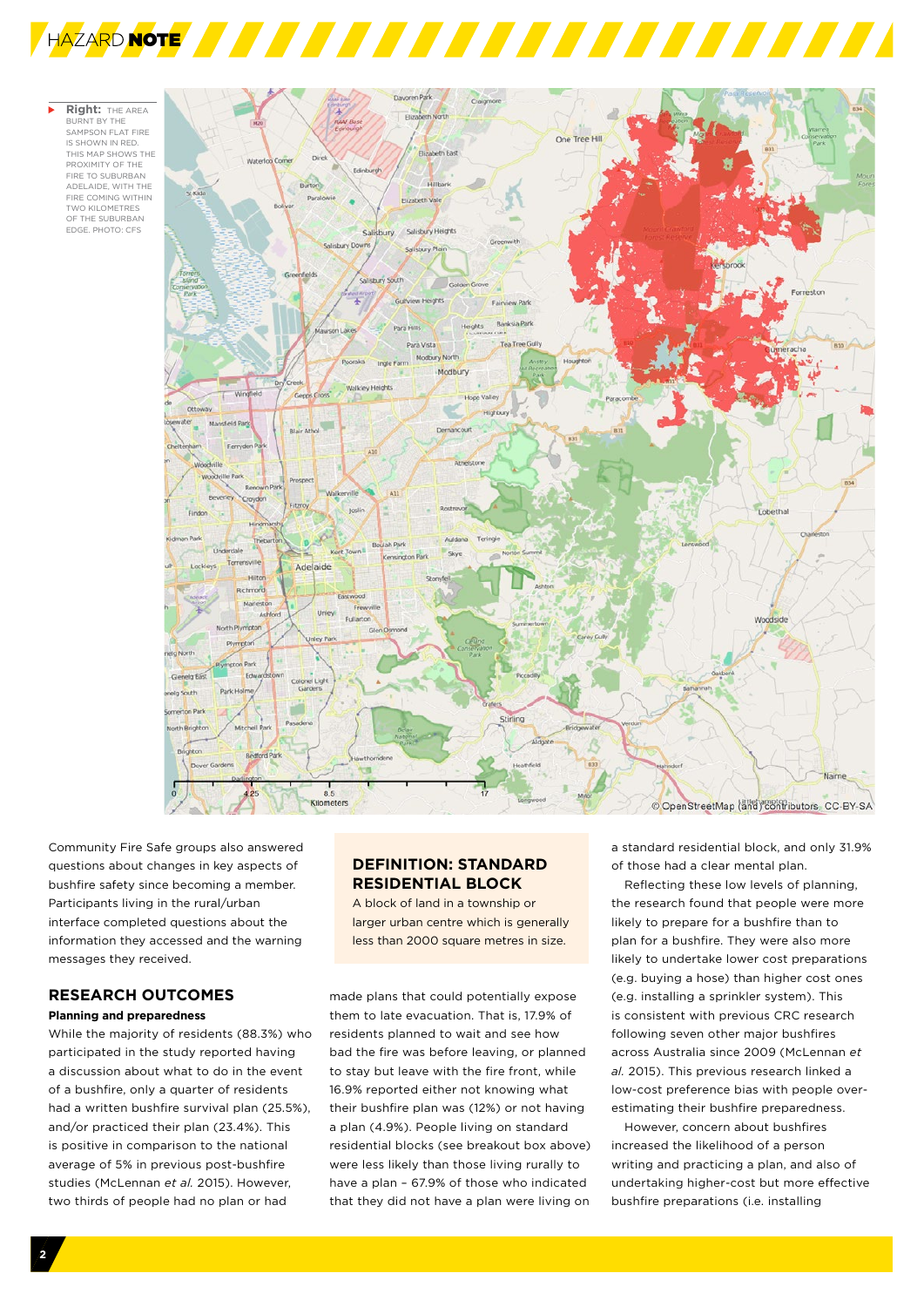

sprinklers, having an independent water source for bushfire protection, having a firefighting hose and pump). This indicates that awareness-raising continues to be an important focus for motivating people in at risk areas who have undertaken limited planning and preparation. This is particularly so for those living in the rural/ urban interface, where this study shows levels of concern about bushfires were lower than those living rurally.

#### **Physical and emotional preparedness**

The research findings also highlighted a significant gap in preparation – an important new insight from these studies. Although the majority of people (75%) felt physically prepared (i.e. they had readied their property and their belongings), only half of all participants felt emotionally prepared (i.e. for the short-term effects of anxiety and fear, and the long-term effects of sadness and anger), as shown in the graph on the right. This was the case for members of Community Fire Safe groups as well, who also indicated lower levels of emotional preparedness. Interviews showed these strong emotions, particularly anxiety and fear, were a factor in people changing their plans at the last minute.

Men were more likely to feel emotionally prepared, although women were as likely to feel unprepared as prepared. One factor that increased emotional preparedness was prior experience of bushfires. Although not everyone can have prior experience of bushfires, the interviews highlighted that sharing the stories and lived emotional experience of bushfires could be a useful method of increasing emotional preparedness.

#### **Information and warnings**

This aspect of the study specifically considered the awareness and understanding of bushfire warnings, and found residents' awareness of the newer classification of 'catastrophic' fire danger rating was high. However, there was confusion about the meaning of messages classified as an Emergency Warning. Those people who received official CFS warnings did not understand that the message was directing them to "shelter in place", i.e. in their home. Instead they were most likely to understand that the message was requiring them to either evacuate or prepare to evacuate. This may reflect that, prior to the bushfire, people living in the rural/urban interface were less likely to have accessed information relating to bushfire safety, and

#### **Percentage (%) Yes/No responses for each item**



**A BOVE:** RESIDENTS AWARENESS, ACTIONS AND PREPARATION IN THE IMMEDIATE LEAD UP TO THE FIRE.

#### **END USER STATEMENT**

The Country Fire Service worked tirelessly to contain the Sampson Flat fire of January 2015 for almost a week. Despite the fire destroying homes and livestock being lost, the fire claimed no human lives. Affecting a highly populated area, and with smoke visible from the Adelaide CBD, the fire generated much interest from the media and people living in rural/ urban areas.

Public information has become as important as firefighting since the devastating 2009 Victorian bushfires. CFS is dedicated to educating the public in how to prepare for bushfire through its Community Fire Safe groups and other engagement activities.

This research reflects how physically well prepared some of the Adelaide Hills community were before this incident. The residents who had prepared their properties should be congratulated on following the advice provided to them by CFS Community Engagement Officers and local brigades.

Despite the bushfire impact on 12,569 hectares of public and private lands with losses including 24 homes, 146 other structures, five businesses and much livestock and fencing, no lives were lost. We believe this is due to the bushfire safety information CFS has delivered to the community over the past decade.

However, it also shows that many in the community were not emotionally prepared, therefore CFS will look at ways to incorporate these learnings into future community engagement activities.

The research shows the preparedness of community members living in rural/urban areas was not as high as those in the more rural areas, which did not come as a surprise to CFS. However, we will continue to educate this community in the future.

This research is an integral part of the CFS's learning process; we need to understand how our communities react to a bushfire event and these lessons will shape the future of CFS's ongoing engagement with our communities, before, during and after bushfire.

Thank you to all community members who were part of this vital research.

**– Greg Nettleton, Chief Officer, SA Country Fire Service.** 

were therefore less familiar with emergency messaging.

The majority of people were happy with the information that they received during the fire. However, for those who were leaving, many would have liked more details about where to evacuate to, particularly where to evacuate with pets. For those who stayed and defended, more detailed and timely information about the fire's direction and speed was requested.

#### **Community Fire Safe groups**

While part of the study was aimed at understanding the contribution of Community Fire Safe groups in the experience of the bushfire, the response rate from Community Fire Safe group members to the research was unfortunately low. Although it is not possible to make generalised conclusions from a small quantitative data set, when combined with interview data from nine different groups,